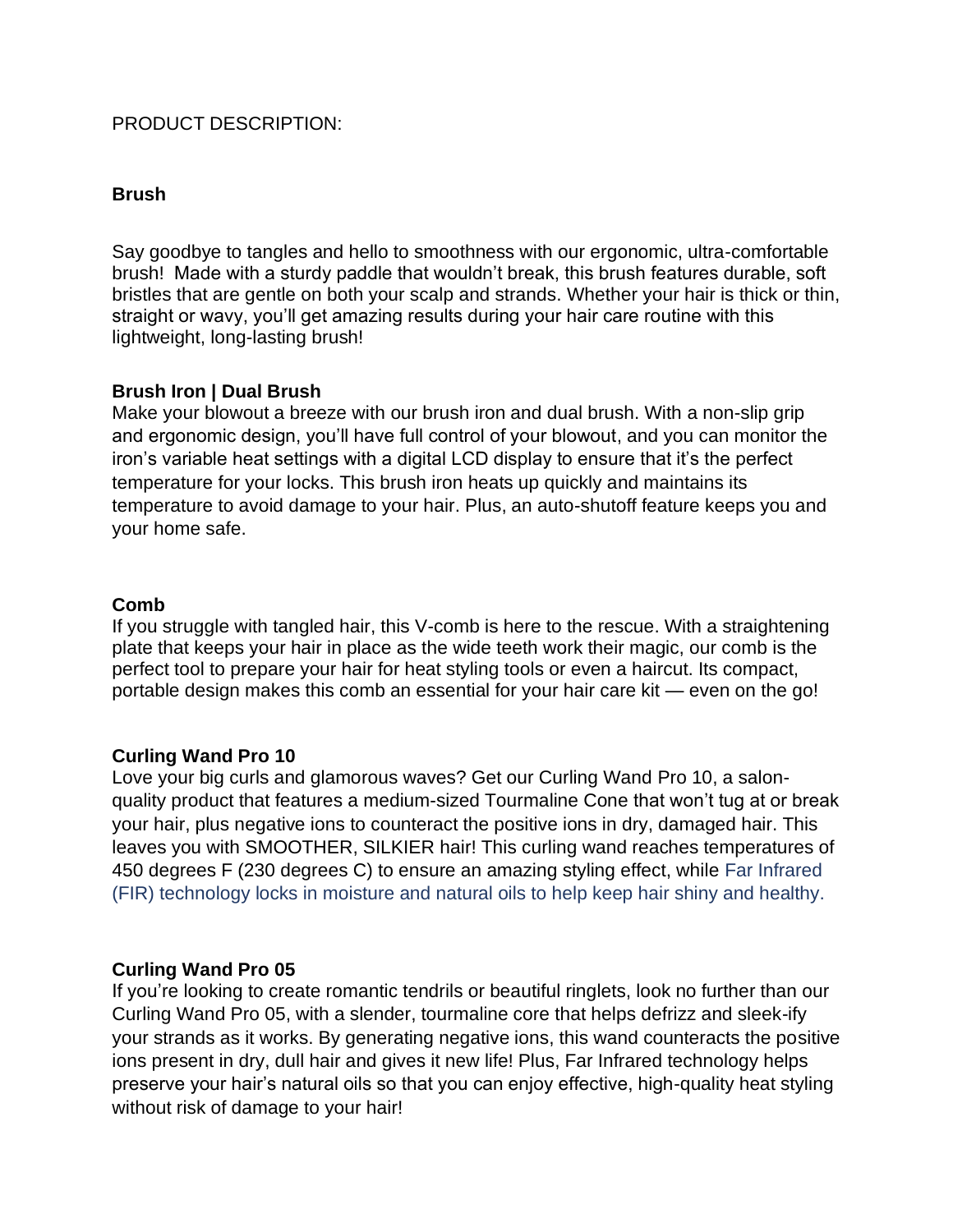### **Endless- 4 in 1 professional curling set**

Whether you love to mix it up at home or you're investing in your salon business, our 4 in-1 professional curling set has all the options you need to create everything from swirling curves to big waves to rockin' ringlets. With tourmaline cones that prevent wear and tear on your hair and negative ions to make your locks smooth and shiny, these curling wands come in four versatile sizes: 18/9mm, 25/19mm, 32mm and the Twisted barrel to create a variety of stunning hair designs. All wands feature a swivel, tanglefree power cord.

### **Flat Iron | Nano Ceramic**

Our flat iron features high-grade, nano-ceramic plates to give your locks a smooth straightening without risk of tugging on or snagging your hair. With our Far Infrared (FIR) technology, heat spreads evenly for best results and singe-free hair, while the ceramic emits negative ions to boost your hair's natural moisture and eliminate frizz! Set the temperature to whatever works best for your hair style and watch this iron heat up quickly and accurately. Plus, this flat iron features a sturdy, non-slip grip for an optimal styling experience, as well as an auto-shutoff for maximum safety.

#### **Flat Iron | Styler**

Our innovative flat iron has 100% Solid Ceramic Plates infused with powerful ionic Black Tourmaline Gems to help boost your hair's natural shine and ward off heat damage! Style your hair with ease with our sleek, ergonomic design featuring a non-slip grip. This iron has variable temperature settings to make it suitable for all hair types and offers consistent heat transmission to help prevent hot spots.

#### **Gloves**

Help prevent snagging or dirtying of your hair and protect your hands from your heat styling tools with these gloves — a must-have for any salon professional's kit.

**Keratin Moisturising Conditioner**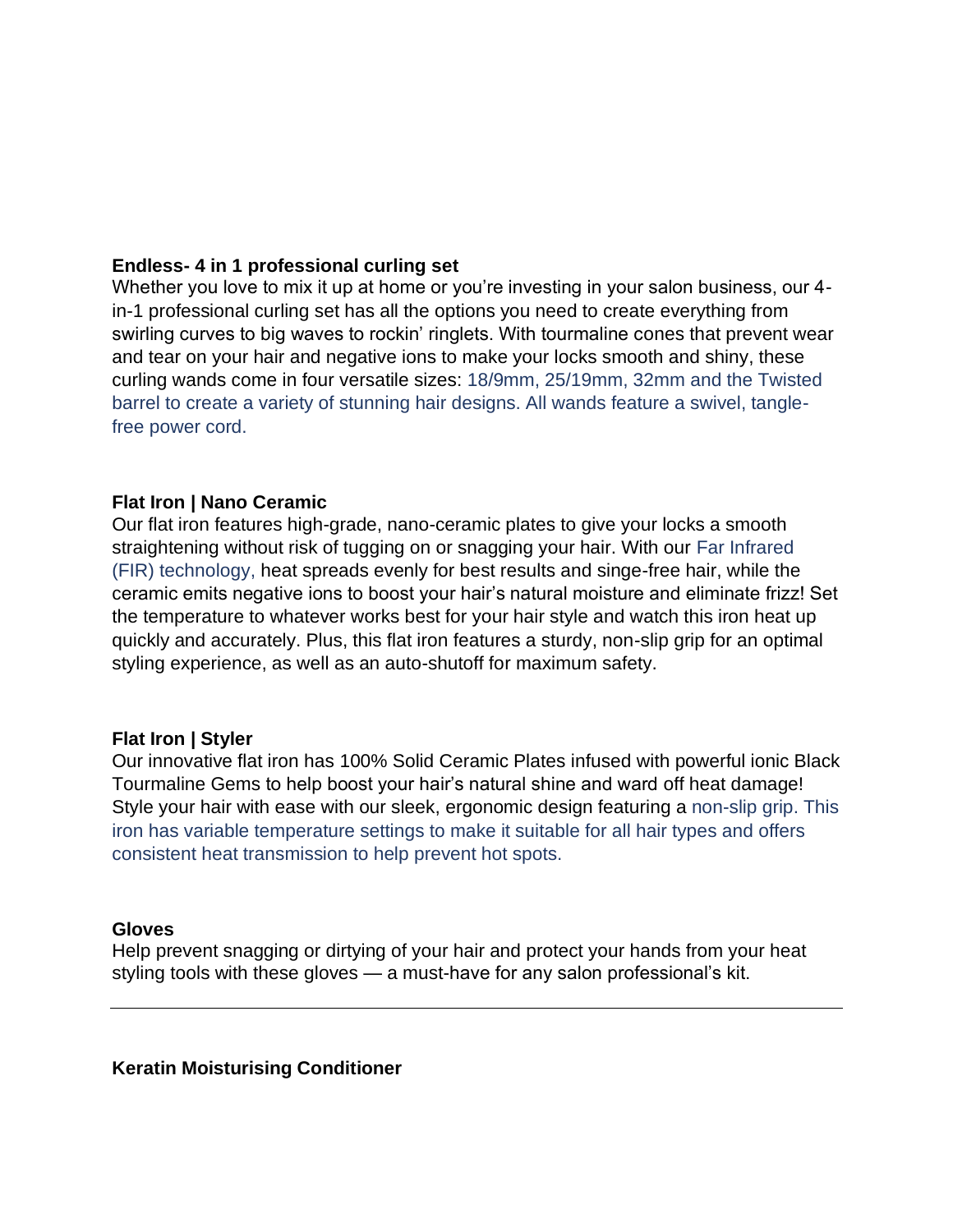Your hair deserves a luxury treatment, and this nutrient-rich conditioner delivers! Our formula includes keratin, shea butter, and coconut oil to pack a huge moisture punch. Even the driest, most damaged locks will be smooth and supple after using this powerful conditioner! Plus, it contains our NEW signature fragrance so that your hair smells as good as it looks.

### **Keratin Moisturising Mask**

If you need a more intensive treatment after extensive heat styling or coloring, our Keratin Moisturizing Mask delivers high-quality moisturizers such as shea butter and coconut oil deep into your strands for optimal hair health. Use our mask once a week to keep your hair shiny and stunning!

**INGREDIENTS:** Aqua, Cetearyl Alcohol, Cera Alba, Cetrimonium Chloride, Cocos Nucifera Oil, Butyrospermum Parkii Butter, Hydrolized Keratin, Niacinamide, Taurine, Tocopheryl Acetate, Helianthus annuus seed oil, Behenamidopropyl Dimethylamine, Stearamidopropyl Dimethylamine, Phenoxyethanol, Sodium Benzoate, Potassium Sorbate, Perfume

### **Keratin Moisturising Shampoo**

Sulphates dry out your hair and strip it of its natural oils. Our nutrient-rich, sulphate-free, colour-safe shampoo gets your locks clean and shiny without drying, damaging chemicals. Plus, our NEW signature fragrance will have people asking you what shampoo you use! Get a dose of keratin and protein to rebuild your hair as you're washing it, leaving it in better shape than before you got into the shower!

## **Steam Keratin Styler**

Our unique styler uses innovative steam technology to infuse keratin oil and add gloss to your hair. A traditional straightener has only one steam outlet, but ours features five vents that lock moisture into your hair and prevent frizzing. Use this tourmaline-plated iron with our Infusion Keratin Oil Formula or as a regular flat iron. With variable temperature settings, a heat-proof tip, an LCD display, and auto-shutoff, this powerful iron is a state-of-the-art tool to add to your styling kit.

### **Timeless- Rose Gold Infrared**

Get a timeless look with our Timeless Rose Gold Infrared flat iron. With our Far Infrared (FIR) technology delivers consistent heat to the hair from inside out, protecting your hair from heat damage, this iron is among the gentlest on the market, giving you perfectly